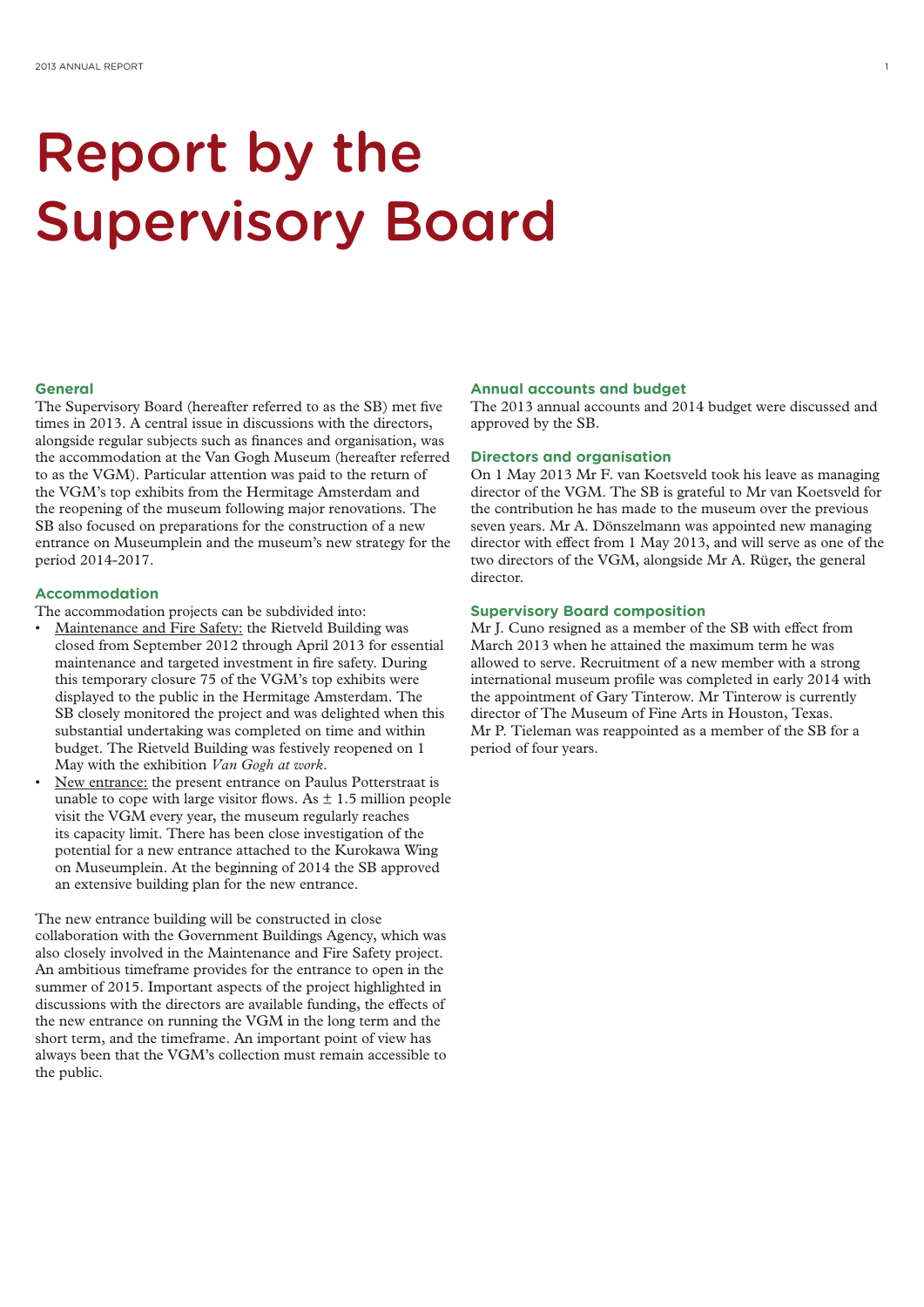# **Supervisory Board activities**

#### Procedures

The SB gathers five times a year at meetings attended by all members. The chair of the SB also consults regularly with the VGM's general director. During these consultations they discuss both ongoing issues and items on the SB's agenda. Members of the SB further serve on two committees:

- the Audit Committee, established in 2010, with Mr P. Tieleman and Mr R. Dijkgraaf as representatives. The Audit Committee is involved in financial reporting, the budget and the quality of the financial organisation and reporting.
- the Building Committee, established in 2011, with Mrs A.J. Kellermann and Mrs T.A. Maas-de Brouwer as representatives.

The Building Committee focuses on the VGM's challenging, large-scale projects. In 2013 the committee regularly met to discuss the New Entrance project. Its members were further apprised of developments relating to the Maintenance & Fire Safety projects and also kept an eye on the progress of the Rietveld Building's renovations.

# Annual accounts 2013

The 2013 annual accounts were discussed at the Audit Committee's meeting on 17 March, when the external auditor reported his findings from the audit of the 2013 accounts. The Audit Committee presented the annual accounts to the SB with a recommendation to approve these. The SB approved the 2013 annual accounts in conformance with Article 8 paragraph 1 subsection b of the VGM's statutes.

# Governance Code for Culture

In 2013 the SB noted with interest the new Governance Code for Culture. The SB endorses the importance of suitable 'governance'. It has been observed that many of the principles of good governance and supervision are already applied within the VGM and statutorily guaranteed in a number of cases. Further documentation of the role and remit of the SB will include the establishment of SB Regulations.

#### In conclusion

The SB acknowledges that, during the year under report, the directors and staff of the VGM played significant roles in relation to the major renovation of the Rietveld Building, the collection's temporary relocation and the *Vincent* presentation of top exhibits in the Hermitage Amsterdam, and the exhibition *Van Gogh at work* with which the museum reopened in May 2013. The SB expresses its sincere thanks to the directors and staff for their efforts. The dedication and involvement of the VGM's organisation provides a healthy basis for a challenging 2014.

Thus approved on 20 March 2014.

Mrs T.A. Maas-de Brouwer (chair) Mr P. Tieleman (member) Mrs A.J. Kellermann (member) Mr R.H. Dijkgraaf (member) Mr H. A. van Beuningen (member)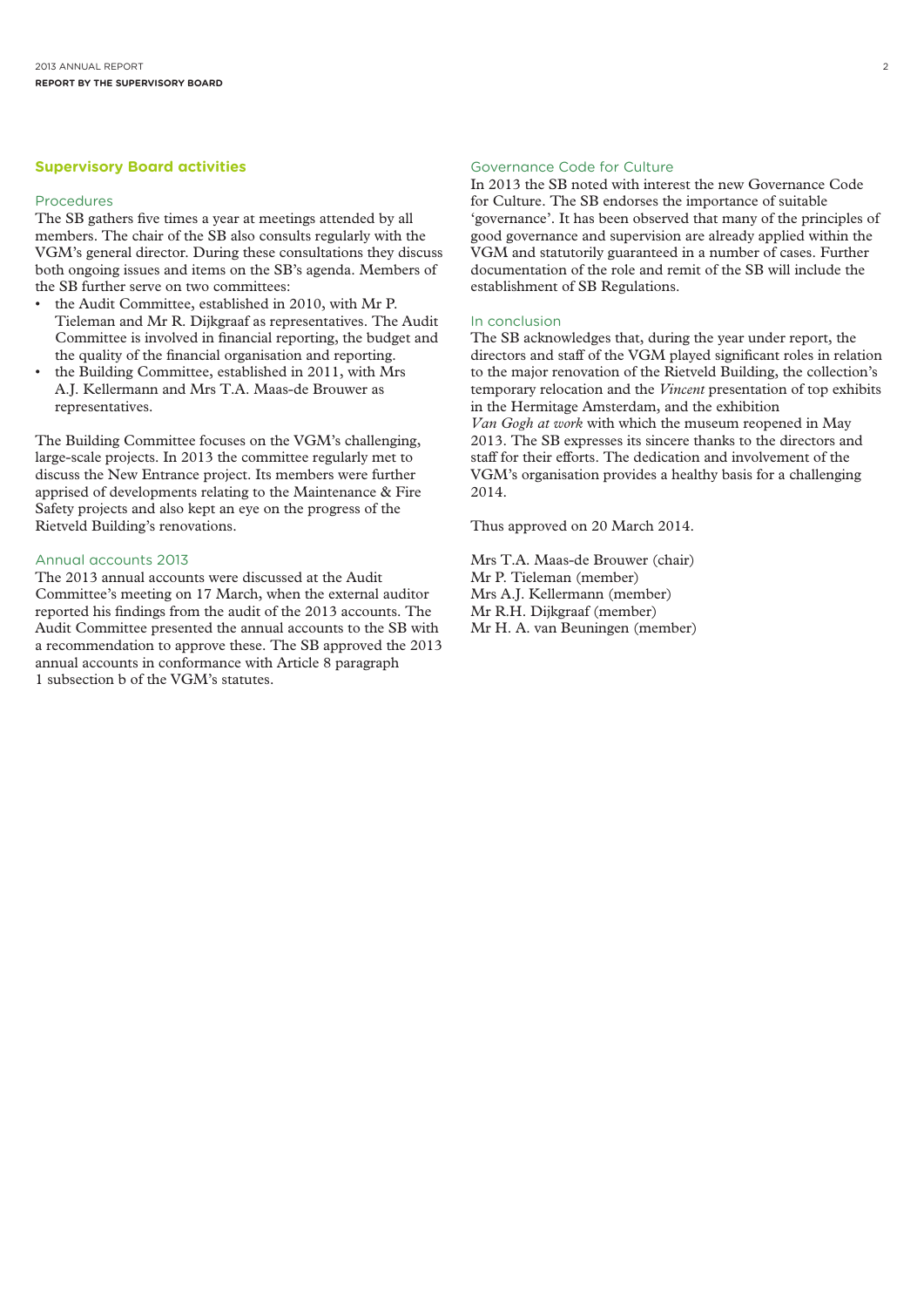# Foreword by the Directors

# **2013. A spectacular and action-packed anniversary year**

2013 was a spectacular and action-packed year for the Van Gogh Museum. The collection was temporarily displayed at another location, the Hermitage Amsterdam. After extensive renovations lasting seven months, on 1 May we reopened our doors to our public at our familiar location on Museumplein. The Van Gogh Museum marked this important moment with the grand anniversary exhibition *Van Gogh at work*. This exhibition, held in the year of the artist's 160th birthday, also crowned eight years of research into Van Gogh's studio practice. Equally spectacular was the disclosure a few months later of the discovery of a new painting by Van Gogh*, Sunset at Montmajour*.

Our temporary accommodation in the Hermitage Amsterdam was extremely successful. The presentation *Vincent. The Van Gogh Museum in the Hermitage Amsterdam*, displaying 75 works by Van Gogh, drew 665.000 visitors in seven months. Among these were remarkably high numbers of Dutch visitors, more than two and a half times as many as in a similar period at the Van Gogh Museum's own premises. Further confirmation that Vincent van Gogh is still extremely popular with Dutch people too.

We would like once again to express our great thanks to the director and staff of the Hermitage Amsterdam for their hospitality and enthusiastic collaboration. Sincere thanks are also owed to our network of supporters. The move to the Hermitage Amsterdam would not have been possible without the Vincent van Gogh Foundation, the City of Amsterdam and Amsterdam Marketing who supported us in the realisation and promotion of this unique project.

The anniversary exhibition *Van Gogh at work*, with which the Van Gogh Museum reopened on 1 May, showed how the artist learned his craft, from his first experimental drawings to his famous later work. The exhibition presented some 200 pieces, comprising 150 paintings, works on paper, letters and items used by the artist, such as original sketchbooks, tubes of paint and his only surviving palette, from the Musée d'Orsay. Top exhibits from the Van Gogh Museum's own collection combined with exceptional loans to illustrate how Van Gogh developed over ten years into a unique artist with an imposing body of work. The exhibition ran until 12 January 2014.

In association with this exhibition we organised the international symposium 'Van Gogh's Studio Practice in Context'. Twenty leading researchers from the Netherlands and other countries focused on a range of subjects relating to Van Gogh's studio practice and that of several of his contemporaries. The great interest shown in this multiple day symposium at home and

abroad underscored the role played by the Van Gogh Museum as the leading knowledge institute for Van Gogh's cultural heritage.

The symposium and exhibition formed the conclusion to long-running, innovative, multi-disciplinary research into the life and working methods of Vincent van Gogh. The Van Gogh Museum had conducted this project together with *Partner in Science* Shell Nederland and the Cultural Heritage Agency of the Netherlands. The results of this research were collected in the academic publication *Van Gogh's Studio Practice*. More than thirty researchers contributed to this pioneering publication, the first copy of which was presented during the symposium to Professor Hans Clevers, president of the Royal Netherlands Academy of Arts and Sciences (KNAW).

Research into Van Gogh and his art is of crucial importance to our museum. Not only in order to preserve the collection for this and future generations, but also to increase our knowledge of Van Gogh's life and work. On 9 September, after a year of intensive investigations, we were able to announce the discovery of a new work by Van Gogh, *Sunset at Montmajour*. The disclosure of the canvas became 'breaking news' worldwide.

A discovery of this calibre had never before occurred in the history of the Van Gogh Museum. It is extremely rare enough that a new painting can be added to Van Gogh's oeuvre. But what makes this discovery extra special is that this remarkably large painting may be regarded as a pivotal work in Van Gogh's oeuvre, from what many consider the high point in his career, his time in southern France.

We are also proud of our first series of Relievos. These three-dimensional reproductions of masterpieces by Van Gogh are of such high quality that they closely approach the look and feel of the original work. The technology employed was developed by the museum in collaboration with Fujifilm. The first series comprises reproductions of *Almond blossom, Sunflowers, The harvest, Wheatfield under clouds* and *Boulevard de Clichy*. The collection was launched in Hongkong on 15 July and later in the year in Taiwan and the Benelux, to great interest from the world press. The Relievos' successful introduction has created an important source of revenue and will contribute to the museum's strong financial basis.

The past year was otherwise dominated by activities to prepare for the construction of a new entrance building on Museumplein. The fulfilment of this long cherished wish was brought an important step closer on 13 February when we presented the concept design for this open and transparent structure. On 16 April 2014 work officially started on the building. The Van Gogh Museum itself is largely financing this construction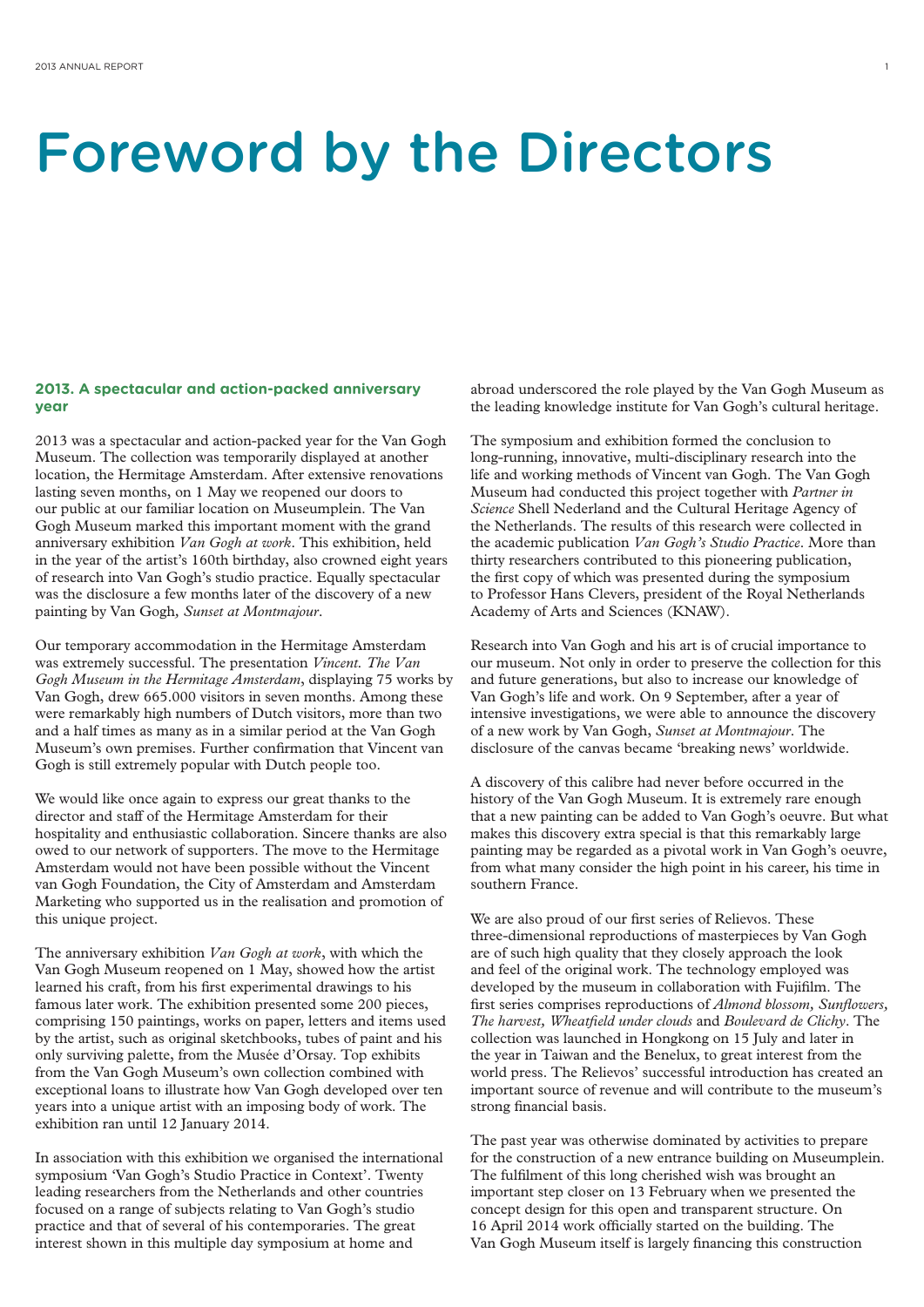project. More than  $\epsilon$  10 million of the required  $\epsilon$  17 million is now available, thanks to the museum's own financial resources and funding from organisations such as the Ministry of Education, Culture and Science, the BankGiro Lottery, the City of Amsterdam, Stadsdeel Zuid, Yanmar, the Elise Mathilde Fonds and various foundations and private benefactors. We are maintaining the momentum of our fund-raising to secure the remaining  $\epsilon$  7 million, using the concept design to illustrate our plans. We are delighted that the Van Gogh Museum and its new entrance building can count on the enthusiasm and support of so many donors and potential donors.

The Van Gogh Museum concluded another successful year with high visitor levels and a rapidly growing online fanbase. In 2013 more than 1.4 million fans of Van Gogh visited the museum's collection. Our temporary presentation in the Hermitage Amsterdam helped to keep visitor numbers the same as last year. The Van Gogh Museum's online network grew exponentially: the fanbase on Facebook rose from 75.000 to 200.000 and on Twitter from 50.000 to 75.000, while no less than 3 million Van Gogh fans were following the museum via Google+. This means the museum has a leading online position in the Netherlands and is even the number one museum worldwide on Google+.

In The Mesdag Collection in The Hague – the museum managed by the Van Gogh Museum – the exhibition *Imagining the Orient* was opened in June by the mayor of The Hague, Jozias van Aartsen. During the nineteenth century many western artists were driven by curiosity and a desire for exotic subjects to travel to mainly Islamic countries around the Mediterranean. Known as orientalists, they depicted the life and people there in paintings of busy streets and bewitching women. The exhibition brought together oustanding orientalist works, by painters such as the Netherlands' best-known exponent Marius Bauer and the renowned American artist John Singer Sargent. A combination of paintings, sculptures, works on paper and applied art presented the glories of the Orient.

On 14 December the exhibition *How do artists collect?* opened in The Mesdag Collection. This displayed the work of eight contemporary artists for whom collecting plays an important role in their work. The inspiration for this presentation was provided by Hendrik Willem Mesdag, who was both a painter and an avid collector of art. The exhibition was compiled by twelve budding curators from the course De kunst van het tentoonstellen (*The art of exhibition*) by the Van Gogh Museum.

In our online Annual Report 2013 you can read more about the

events mentioned above and all the other activities which we undertook in our anniversary year. A year which would have been very different in style and scope without the vital support of our partners, sponsors and other associates.

We are extremely grateful to the Vincent van Gogh Foundation and the BankGiro Lottery, our regular partners, for their continuing, generous support. Their partnership enables us to keep on developing new activities aimed at inspiring and enriching a wide public at home and abroad with the life and work of Vincent van Gogh and his contemporaries. We feel strengthened by this partnership, now and in the future.

The Vincent van Gogh Foundation supports, among other things, ongoing research into our print collection, thereby allowing us to open up this important collection to the public in a sustainable fashion. In 2013 the Bankgiro Lottery presented us with a significant sum once again and further pledged an additional  $\epsilon$ 4.5 million, spread over three years, for construction of the new entrance building.

Research into *Van Gogh's studio practice* was supported for years by our *Partner in Science* Shell Nederland, the Cultural Heritage Agency of the Netherlands and the Stichting De Gijselaar-Hintzenfonds. The results of this research are of great value, both to our knowledge of the artist himself and our understanding of nineteenth-century artists' methods in general.

In December 2013 the Van Gogh Museum entered into partnership with Canon Europe. The museum is increasingly deploying innovative means to focus attention on its scientfic and educational programmes. An innovative partner such as Canon Europe – market leader in the field digital imaging – will support us in the further development of these activities.

AkzoNobel has been partner to the conservation studio at the Van Gogh Museum since the museum reopened on 1 May. In its capacity as 'conservation studio partner' AkzoNobel intends to assist in the preservation of the cultural heritage of Vincent van Gogh and his contemporaries. Through the Sikkens brand AkzoNobel will also advise the Van Gogh Museum about innovative and sustainable paint products for the museum's interior and displays.

We also thank the members of the Van Gogh Museum Global Circle and the members of The Yellow House for their royal financial support and valuable advice. Such networks of friends and supporters are indispensable to the museum.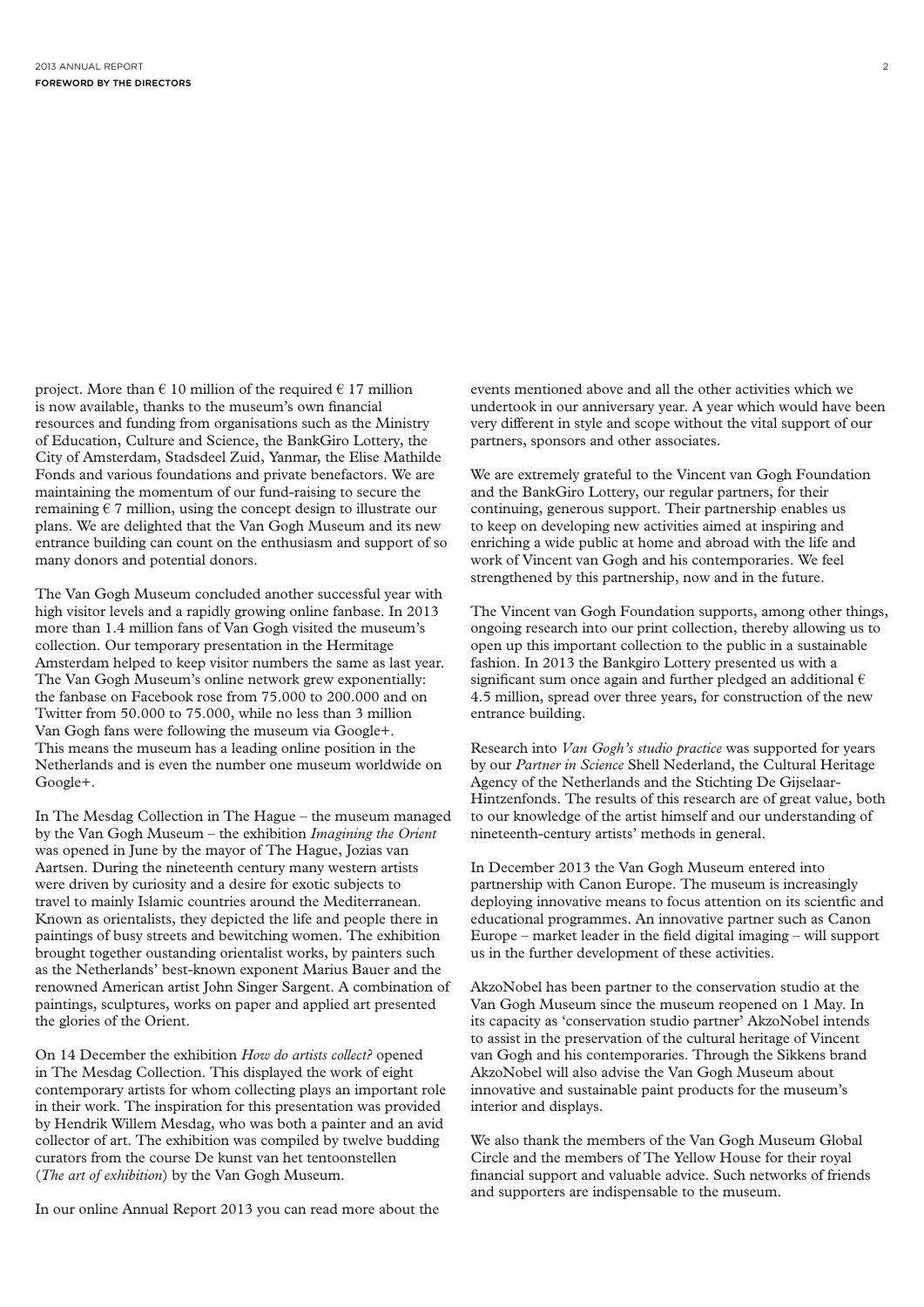Finally, we thank the members of our Supervisory Board and the staff of the Van Gogh Museum and The Mesdag Collection. The support and confidence of our Supervisory Board meant a great deal to us during this enervating anniversary year. Our staff worked for the museum in 2013 with exceptional dedication, expertise and above all lots of energy. We wish to express our enormous thanks to the staff for this.

We hope you will enjoy reading our 2013 online Annual Report.

Axel Rüger Adriaan Dönszelmann<br>Director Managing Director Director Managing Director